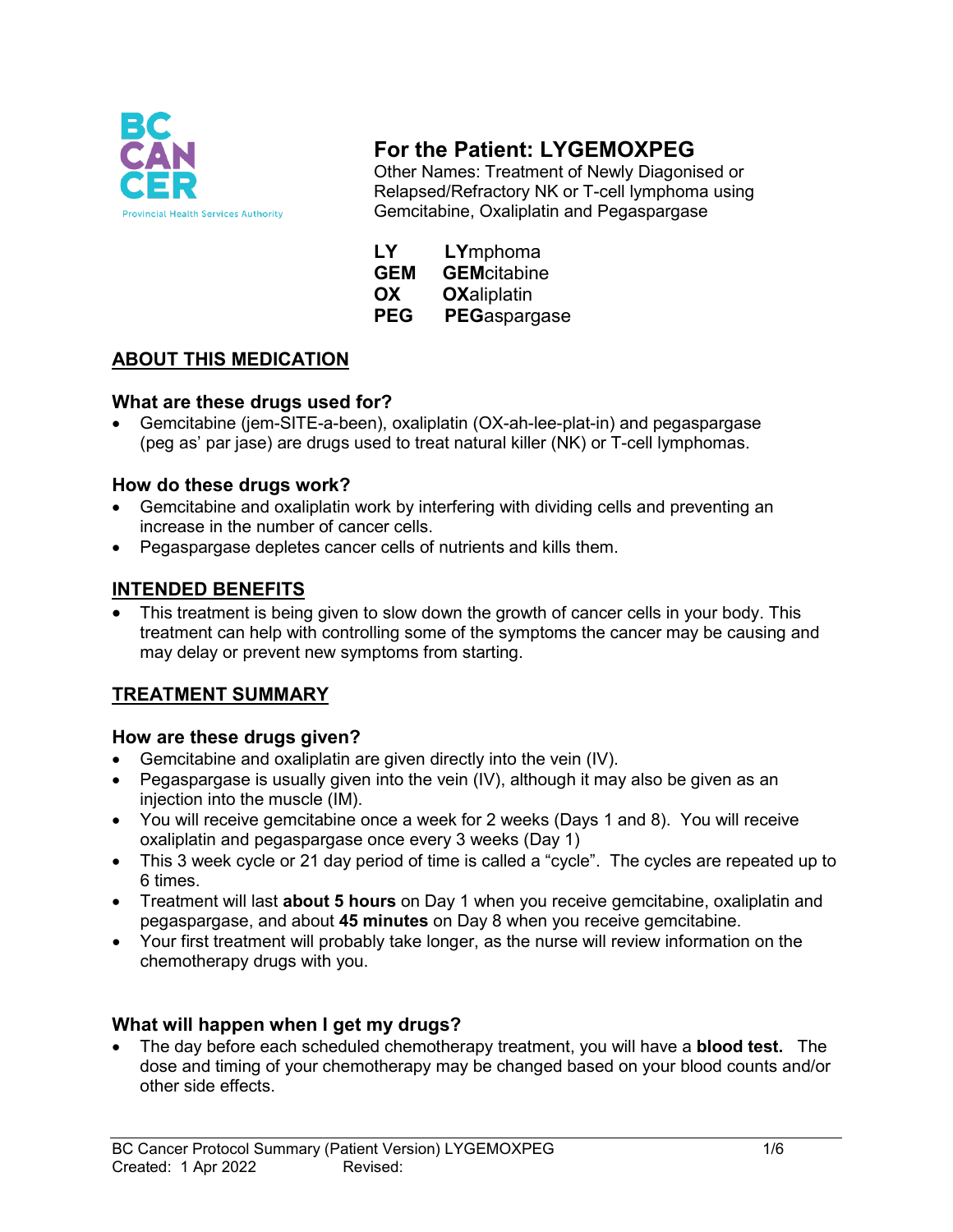- You will be given medication to help prevent an allergic reaction to pegaspargase. This is usually given by the nurse, just before your treatment.
- Your nurse will monitor your blood pressure and heart rate before and during the pegaspargase infusion and will watch you for 1 hour after the end of the infusion.

## **SIDE EFFECTS AND WHAT TO DO ABOUT THEM**

Unexpected and unlikely side effects can occur with any drug treatment. The ones listed below are particularly important for you to be aware of as they are directly related to the common actions of the drugs in your treatment plan.

Your doctor will review the risks of treatment and possible side effects with you before starting treatment. The nurse will review possible side effects of the drugs and how to manage those side effects with you on the day you receive your first treatment.

| <b>SERIOUS SIDE EFFECTS</b>                                                                                                                                                                                                                                                                                                 | <b>MANAGEMENT</b>                                                                                                                                                                                                                                                                                                                                              |
|-----------------------------------------------------------------------------------------------------------------------------------------------------------------------------------------------------------------------------------------------------------------------------------------------------------------------------|----------------------------------------------------------------------------------------------------------------------------------------------------------------------------------------------------------------------------------------------------------------------------------------------------------------------------------------------------------------|
| <b>DURING TREATMENT</b>                                                                                                                                                                                                                                                                                                     |                                                                                                                                                                                                                                                                                                                                                                |
| Tell your nurse if you feel like you have<br>difficulty breathing or swallowing during or<br>immediately after your oxaliplatin infusion.<br>This may occur rarely.                                                                                                                                                         | These symptoms will disappear in a few<br>$\bullet$<br>hours, and may not require treatment.<br>If you have these symptoms with a 2-hour<br>$\bullet$<br>infusion, your next treatment may be<br>given over 6 hours.                                                                                                                                           |
| Allergic reactions may sometimes occur.<br>Signs of an allergic reaction are dizziness,<br>feeling faint, confusion, flushing, rash, itching,<br>shortness of breath, and wheezing. This may<br>occur immediately or several hours after<br>receiving the drugs. It can occur after the<br>first dose, or after many doses. | Tell your nurse if this happens while you are<br>receiving the drugs or contact your doctor<br>immediately if this happens after you leave<br>the clinic.                                                                                                                                                                                                      |
| Oxaliplatin will burn if it leaks under the skin.                                                                                                                                                                                                                                                                           | Tell your nurse or doctor immediately if you<br>feel burning, stinging, or any other change<br>while the drug is being given.                                                                                                                                                                                                                                  |
| Nausea and vomiting may occur after your<br>treatment and may last for 24-48 hours.<br>Some people have little or no nausea.                                                                                                                                                                                                | You may be given a prescription for an<br>antinausea drug(s) to take before your<br>chemotherapy treatment and/or at home. It is<br>easier to prevent nausea than treat it once it<br>has occurred, so follow directions closely.<br>Drink plenty of liquids.<br>Eat and drink often in small amounts.<br>Try the ideas in Practical Tips to Manage<br>Nausea* |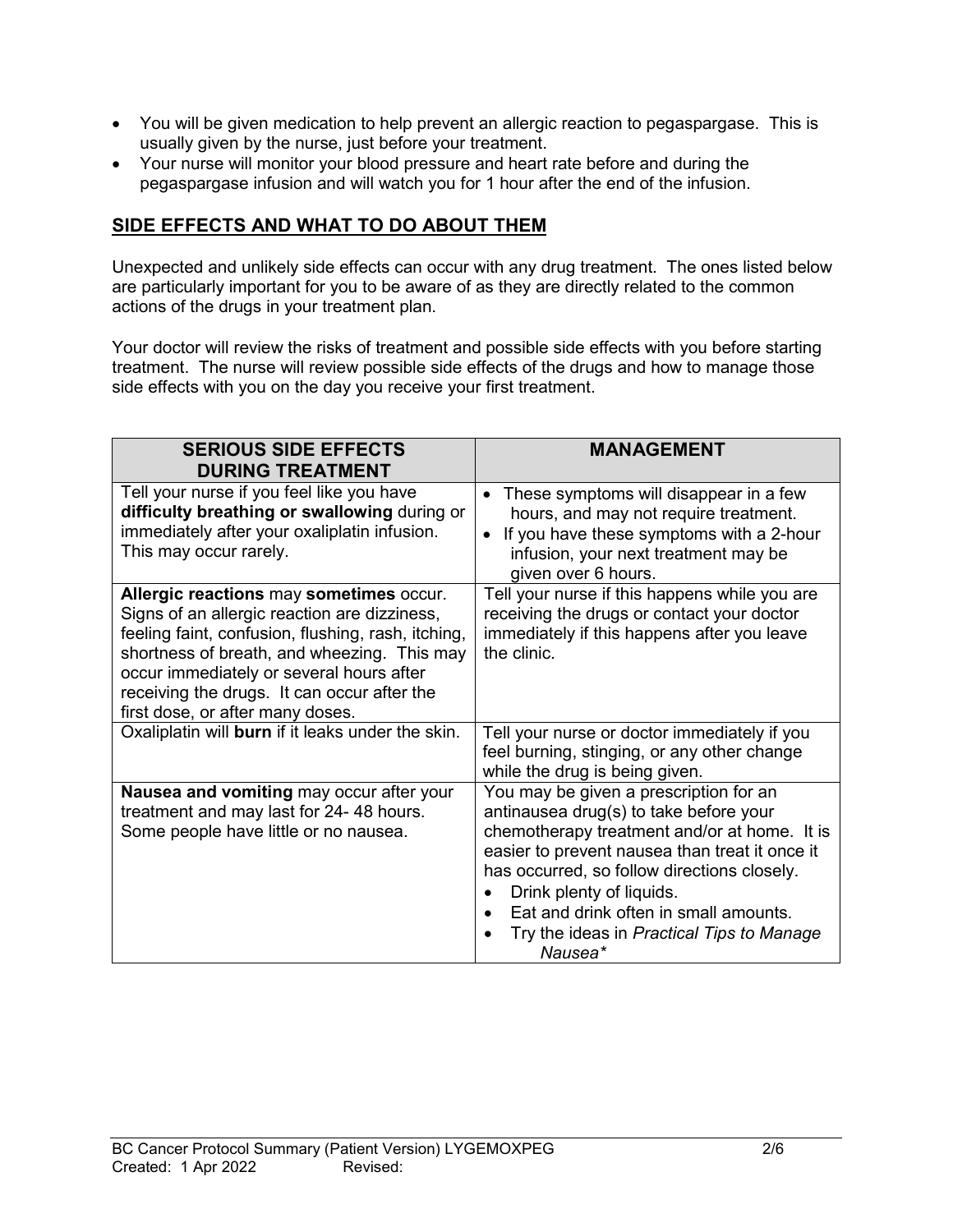| <b>SERIOUS SIDE EFFECTS</b><br><b>DURING TREATMENT</b>                                                                                                                                                                                                                                                | <b>MANAGEMENT</b>                                                                                                                                                                                                                                                                                                                                                                                                                                                                                                                                                                                   |
|-------------------------------------------------------------------------------------------------------------------------------------------------------------------------------------------------------------------------------------------------------------------------------------------------------|-----------------------------------------------------------------------------------------------------------------------------------------------------------------------------------------------------------------------------------------------------------------------------------------------------------------------------------------------------------------------------------------------------------------------------------------------------------------------------------------------------------------------------------------------------------------------------------------------------|
| You may feel tingling or a loss of feeling in<br>your hands, feet, nose, or throat. They<br>may be made worse by exposure to cold.<br>This is very common after oxaliplatin<br>treatment. These problems often disappear<br>after a few hours or days.                                                | Avoid cold air if possible.<br>$\bullet$<br>Protect yourself from the cold, which can<br>$\bullet$<br>cause or worsen these symptoms. Wear<br>gloves, socks, and something that covers<br>your mouth and nose when outside in cold<br>weather.<br>Do not drink cold beverages or eat cold<br>$\bullet$<br>food for a few days after treatment.<br>If symptoms continue for more than a<br>$\bullet$<br>week, or interfere with how your hands<br>work, talk to your doctor.<br>Try the ideas in Coping With/Preventing<br>$\bullet$<br>Oxaliplatin Cold Dysesthesias*.                              |
| Diarrhea may occur during your treatment.<br>This is very common.                                                                                                                                                                                                                                     | To help diarrhea:<br>• Drink plenty of fluids<br>• Eat and drink often in small amounts<br>• Eat low fibre foods & avoid high fibre foods<br>as outlined in Food Choices to Help<br>Manage Diarrhea*<br>If you have an increase of less than 4 stools<br>per day more than normal, or a mild increase<br>in ostomy output, start the following:<br>Loperamide (IMODIUM®) 2 mg, take 2<br>$\bullet$<br>tablets (4mg) to start, followed by 1 tablet<br>(2 mg) every 4 hours, or after each<br>unformed stool to a maximum of 8 tablets<br>(16 mg) daily, unless otherwise directed<br>by a physician |
| Your white blood cells will decrease after<br>your treatment and usually return to normal 2<br>weeks after your last treatment. White blood<br>cells protect your body by fighting bacteria<br>(germs) that cause infection. When they are<br>low, you are at greater risk of having an<br>infection. | To help prevent infection:<br>• Wash your hands often and always after<br>using the bathroom.<br>• Take care of your skin and mouth.<br>Call your doctor <i>immediately</i> at the first<br>$\bullet$<br>sign of an infection such as fever (over<br>100°F or 38°C by an oral thermometer),<br>chills, cough, or burning when you pass<br>urine.                                                                                                                                                                                                                                                    |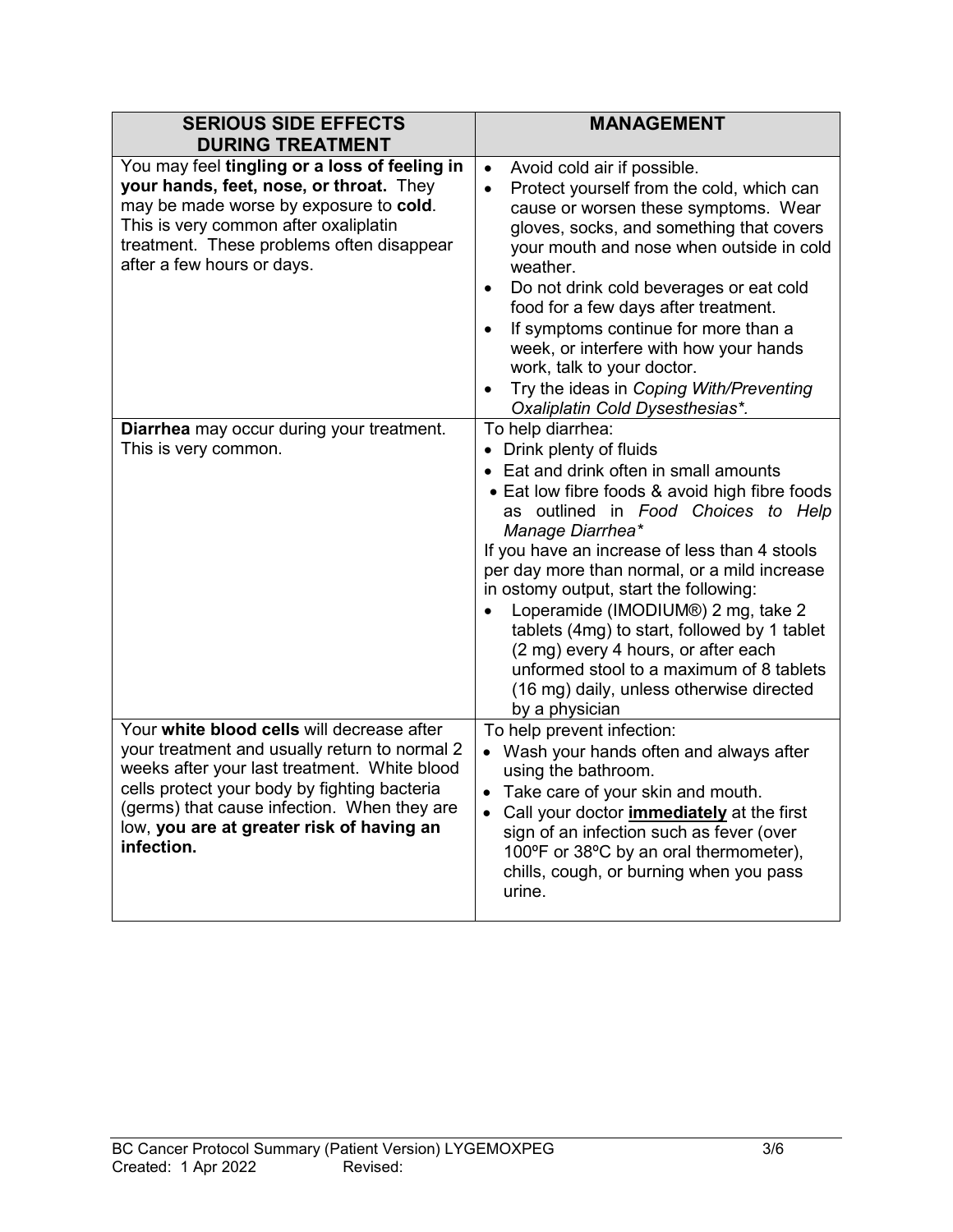| <b>OTHER SIDE EFFECTS DURING</b><br><b>TREATMENT</b>                                                                                                                                                                                                            | <b>MANAGEMENT</b>                                                                                                                                                                                                                                                                                                                                                                                                                                                                                                                                                                                                                                                                                                                                                    |
|-----------------------------------------------------------------------------------------------------------------------------------------------------------------------------------------------------------------------------------------------------------------|----------------------------------------------------------------------------------------------------------------------------------------------------------------------------------------------------------------------------------------------------------------------------------------------------------------------------------------------------------------------------------------------------------------------------------------------------------------------------------------------------------------------------------------------------------------------------------------------------------------------------------------------------------------------------------------------------------------------------------------------------------------------|
| Pain or tenderness may occur where the<br>needle was placed.<br>Fever may occur shortly after treatment with<br>oxaliplatin. Fever should last no more than<br>24 hours.                                                                                        | • Apply warm compresses or soak in warm<br>water for 15-20 mins. several times a day.<br>• Take acetaminophen (e.g. TYLENOL®)<br>every $3 - 4$ hours.<br>• Fever which occurs more than 48 hours<br>after treatment may be the sign of an                                                                                                                                                                                                                                                                                                                                                                                                                                                                                                                            |
| Your platelets may decrease during or after<br>your treatment. They will return to normal<br>after your last treatment. This is common.<br>Platelets help to make your blood clot when<br>you hurt yourself. You may bruise or bleed<br>more easily than usual. | infection. See "white blood cells" above.<br>To help prevent bleeding problems:<br>Try not to bruise, cut, or burn yourself.<br>$\bullet$<br>Clean your nose by blowing gently. Do<br>$\bullet$<br>not pick your nose.<br>Avoid constipation.<br>$\bullet$<br>Brush your teeth gently with a soft<br>$\bullet$<br>toothbrush as your gums may bleed more<br>easily. Maintain good oral hygiene.<br>Some medications such as ASA (e.g.<br>ASPIRIN®) or ibuprofen (e.g. ADVIL®) may<br>increase your risk of bleeding.<br>Do not stop taking any medication that<br>has been prescribed by your doctor (e.g.<br>ASA for your heart).<br>For minor pain, try acetaminophen (e.g.<br>$\bullet$<br>TYLENOL®) first, but occasional use of<br>ibuprofen may be acceptable. |
| Skin rash may occur after treatment. It is<br>usually mild and is found on the arms, legs,<br>chest, back or stomach. It may or may not be<br>itchy<br>Loss of appetite is uncommon but may                                                                     | To help itching:<br>You can use calamine lotion or<br>$\bullet$<br>hydrocortisone cream 0.5% sparingly 3-4<br>times daily<br>If very irritating, call your doctor during<br>$\bullet$<br>office hours.<br>Otherwise mention it at your next visit.<br>Try the ideas in Food Ideas to Help with                                                                                                                                                                                                                                                                                                                                                                                                                                                                       |
| occur and may persist long after<br>discontinuation of fluorouracil.<br>Tiredness and lack of energy may occur.                                                                                                                                                 | Decreased Appetite.*<br>• Do not drive a car or operate machinery if<br>you are feeling tired.<br>Try the ideas in the handout titled<br>$\bullet$<br>Fatigue/Tiredness*                                                                                                                                                                                                                                                                                                                                                                                                                                                                                                                                                                                             |
| Hair loss sometimes occurs with<br>gemcitabine and is rare with oxaliplatin and<br>pegaspargase. If you experience hair loss,<br>your hair will grow back once you stop<br>treatment. Colour and texture may change.                                            | Use a gentle shampoo and soft brush.<br>$\bullet$<br>Care should be taken with use of hair<br>$\bullet$<br>spray, bleaches, dyes and perms.<br>If hair loss is a problem, refer to<br>٠<br>Resources for Hair Loss and Appearance<br>Changes*.                                                                                                                                                                                                                                                                                                                                                                                                                                                                                                                       |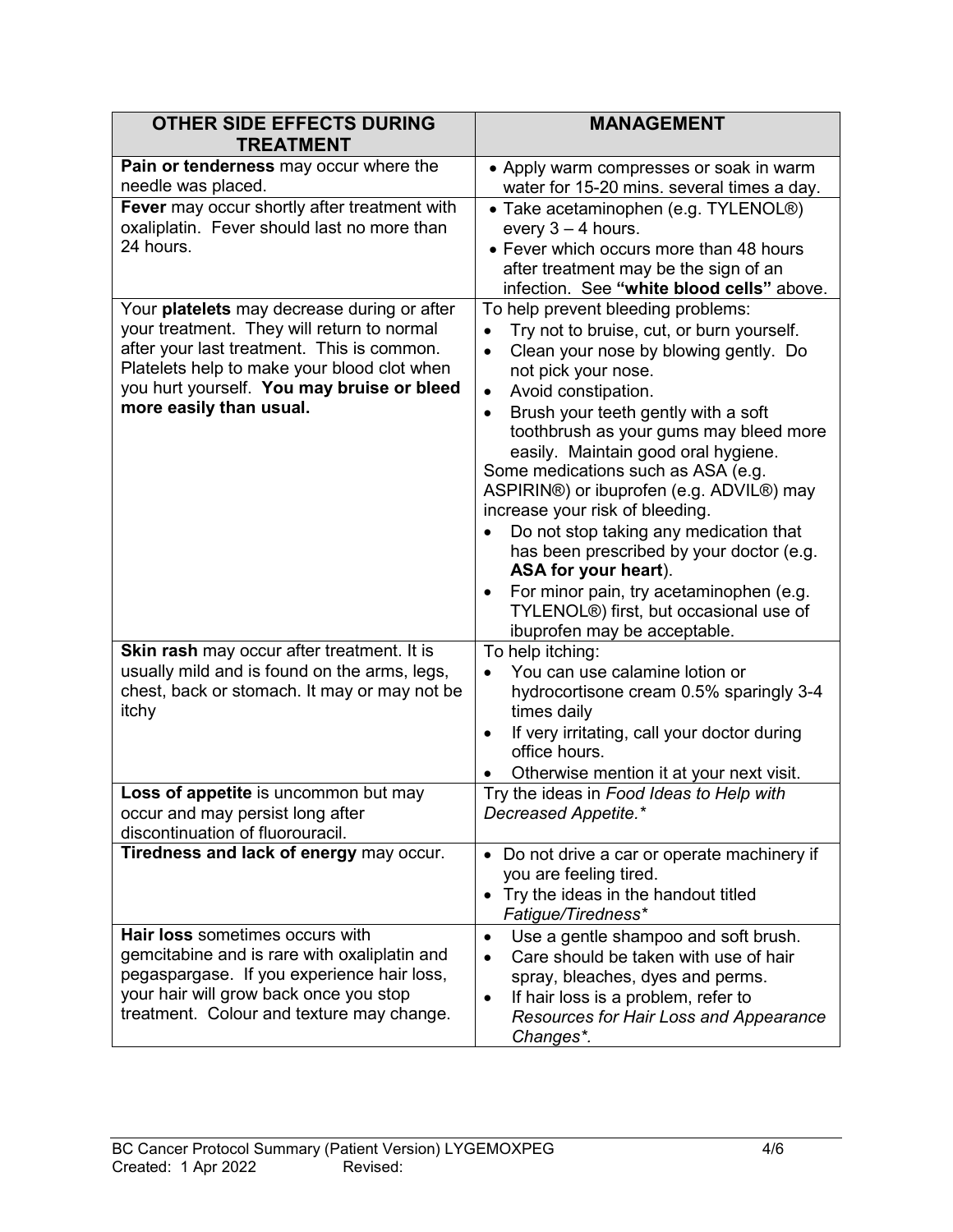| <b>OTHER SIDE EFFECTS DURING</b><br><b>TREATMENT</b>                              | <b>MANAGEMENT</b>                                                                                                                                        |
|-----------------------------------------------------------------------------------|----------------------------------------------------------------------------------------------------------------------------------------------------------|
| <b>Abnormal heart rhythm (QT prolongation)</b><br>rarely occurs with oxaliplatin. | Minimize your risk of abnormal heart rhythm<br>by:                                                                                                       |
|                                                                                   | • Always checking with your pharmacist and<br>doctor about drug interactions when starting<br>a new medication, herbal product, or<br>supplement.        |
|                                                                                   | • Tell your doctor immediately or get<br>emergency help if your heart is beating<br>irregularly or fast, or if you feel faint,<br>lightheaded, or dizzy. |

**\*Please ask your chemotherapy nurse or pharmacist for a copy.**

# **INSTRUCTIONS FOR THE PATIENT**

- Tell your doctor if you have ever had an unusual or **allergic reaction** to the following drugs before starting this treatment:
	- 1. oxaliplatin, cisplatin (PLATINOL®) or carboplatin (PARAPLATIN®).
	- 2. gemcitabine
	- 3. pegaspargase or asparaginase
- **Alcohol** may increase the increase the risk of liver problems with pegaspargase and should be avoided.
- Gemcitabine, oxaliplatin and pegaspargase may damage sperm and may harm the baby if used during pregnancy. It is best to use **birth control** while being treated with these drugs. Tell your doctor right away if you or your partner becomes pregnant. Do not breast feed during treatment.
- Tell doctors, dentists and other health professionals that you are being treated with gemcitabine, oxaliplatin, and pegaspargase before you receive any treatment from them.

### **Medication Interactions:**

• Some drugs such as warfarin (COUMADIN®), may **interact** with gemcitabine and oxaliplatin. Tell your doctor if you are taking this or any other drugs as you may need extra blood test or your dose may need to be changed. Check with your doctor or pharmacist before you start taking any new drugs